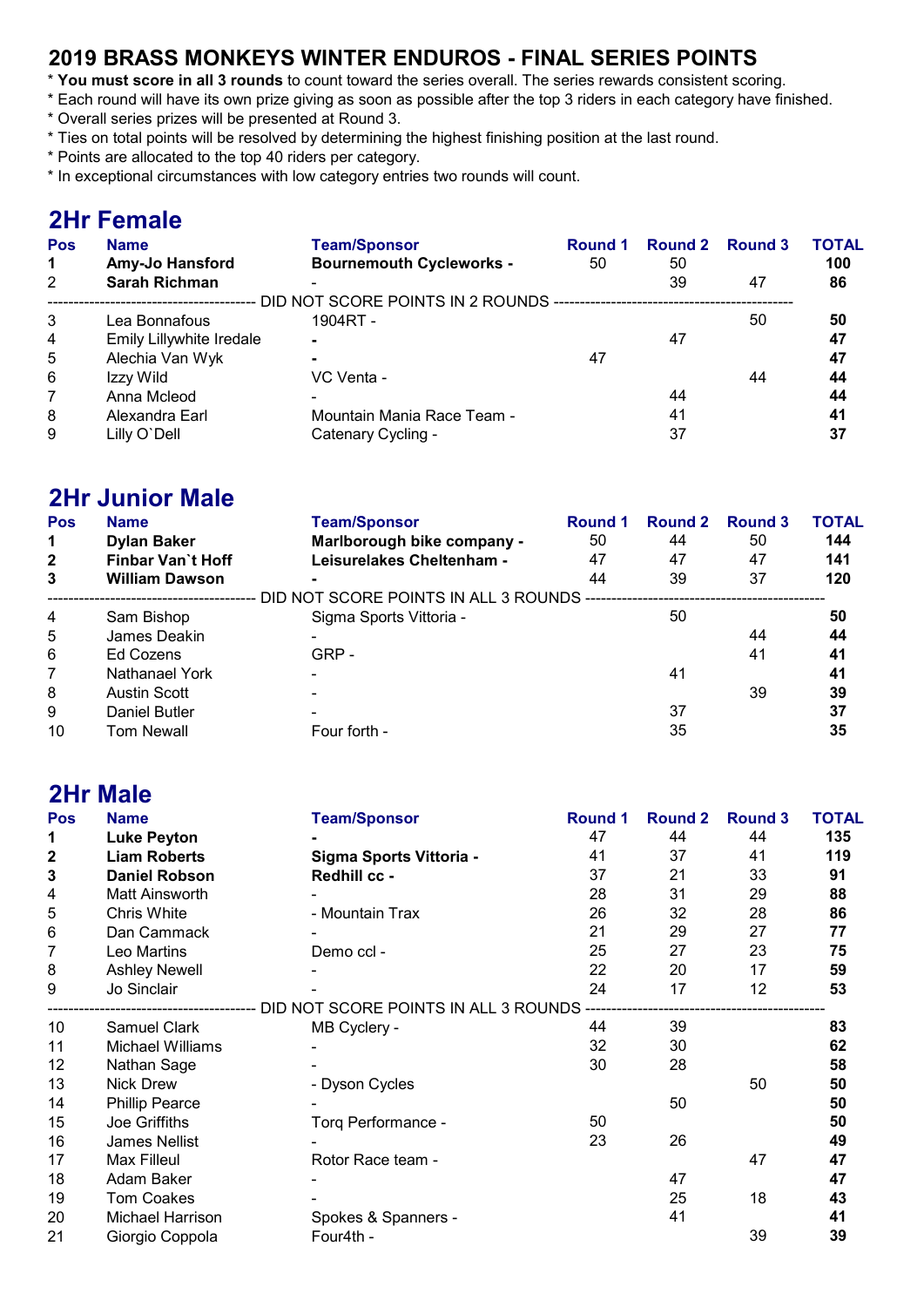| Peter Link             |                              | 39                   |    |    | 39 |
|------------------------|------------------------------|----------------------|----|----|----|
| <b>Richard Payne</b>   | GMBN-                        |                      |    | 37 | 37 |
| <b>Mark Nuttall</b>    | GS Mossa -                   |                      |    | 35 | 35 |
| Sam Stewart            | Ravenna club racing -        |                      | 35 |    | 35 |
| <b>Tim Collins</b>     |                              | 16                   | 19 |    | 35 |
| <b>Carel DuPlessis</b> | Race Off Road -              | 35                   |    |    | 35 |
| Daniel Monument        |                              | 19                   | 15 |    | 34 |
| Top Rai                |                              |                      | 33 |    | 33 |
| Cedric Rubenstein      | NLV-                         | 33                   |    |    | 33 |
| <b>Gary Chambers</b>   | <b>RNRMCA-</b>               |                      |    | 32 | 32 |
| <b>Richard Cook</b>    | Hitchin Nomads -             |                      |    | 31 | 31 |
| Rob O'Loughlin         | 7oaks Tri Club -             | 31                   |    |    | 31 |
| Jamie Hext             |                              |                      |    | 30 | 30 |
| Sam Begg               |                              | 29                   |    |    | 29 |
| Marc Cooper            | Mag speed racing -           | 27                   |    |    | 27 |
| <b>Edward Gronbech</b> | Farnborough & camberly CC -  |                      |    | 26 | 26 |
| <b>Jack Meek</b>       | Team Lovis -                 |                      |    | 25 | 25 |
| Peter Stewart          |                              |                      |    | 24 | 24 |
| Nick King              |                              |                      | 24 |    | 24 |
| <b>Matt Clarke</b>     | Wheelbase Cabtech Castelli - |                      | 23 |    | 23 |
| Zachary Ingledew       |                              |                      |    | 22 | 22 |
| Luke Webber            |                              |                      | 22 |    | 22 |
| Jack Reid              |                              |                      |    | 21 | 21 |
| <b>Andrew Newton</b>   |                              |                      |    | 20 | 20 |
| <b>Rich Wall</b>       |                              | 20                   |    |    | 20 |
| Tom Robertson          |                              |                      |    | 19 | 19 |
| Dan Carley             |                              |                      | 18 |    | 18 |
| Rob Barry              |                              | 18                   |    |    | 18 |
| <b>Warren Ginder</b>   | J C Ginder Diamonds -        | 17                   |    |    | 17 |
| Nathan Hunt            | - Wight Mountain             |                      |    | 16 | 16 |
| Paul Clark             |                              |                      | 16 |    | 16 |
| David Gafford          |                              |                      |    | 15 | 15 |
| Marc Fulton            | I AM A HAPPY CAMPER          | 15                   |    |    | 15 |
| <b>Richard Hardy</b>   |                              |                      |    | 14 | 14 |
| <b>Mark Brooks</b>     |                              | 14                   |    |    | 14 |
| Alex Allen             | <b>RNRMCA-</b>               |                      |    | 13 | 13 |
| Tom Foster             | Charlottville CC -           | 13                   |    |    | 13 |
| Gianfranco Toneli      |                              | 12                   |    |    | 12 |
| lan Fielding           |                              | 11                   |    |    | 11 |
|                        |                              | Army Cycling Union - |    |    |    |

#### 2Hr Veteran Female

| <b>Pos</b>   | <b>Name</b>         | <b>Team/Sponsor</b>                                                              | Round 1 | <b>Round 2</b> | Round 3 | <b>TOTAL</b> |
|--------------|---------------------|----------------------------------------------------------------------------------|---------|----------------|---------|--------------|
| 1            | Lydia Gould         | Torq devo -                                                                      | 50      | 47             | 50      | 147          |
| $\mathbf{2}$ | <b>Kym Harvey</b>   | <b>Fat Creations -</b>                                                           | 47      | 44             | 44      | 135          |
| 3            | <b>Sarah Darch</b>  | <b>West Drayton Mountain Bike Clut</b>                                           | 39      | 39             | 41      | 119          |
| 4            | Louise Parker       |                                                                                  | 41      | 32             | 39      | 112          |
| 5            | <b>Anneke Prins</b> |                                                                                  | 33      | 29             | 32      | 94           |
| 6            | Fiona Imrie         | leisure lakes rt -                                                               | 35      | 27             | 31      | 93           |
|              |                     | ----------------------------- DID NOT SCORE POINTS IN ALL 3 ROUNDS ------------- |         |                |         |              |
| 7            | Sarah Whelan        | Berks On Bikes -                                                                 |         | 41             | 47      | 88           |
| 8            | Jackie Roberts      | Beyond Bikes/Protwins -                                                          |         | 35             | 37      | 72           |
| 9            | Rachel Clay         |                                                                                  |         | 50             |         | 50           |
| 10           | Sally Mortleman     |                                                                                  | 44      |                |         | 44           |
| 11           | Gosia McPherson     |                                                                                  |         | 37             |         | 37           |
| 12           | Haley Fyans         |                                                                                  | 37      |                |         | 37           |
| 13           | Sue McIntyre        | Walden Velo -                                                                    |         |                | 35      | 35           |
| 14           | Sarah Richardson    | TTC -                                                                            |         |                | 33      | 33           |
| 15           | Caroline Mulligan   | Race Off Road -                                                                  |         | 33             |         | 33           |
| 16           | Joanne Scott        | Dynotech -                                                                       |         | 31             |         | 31           |
| 17           | Louise Nalton       | Minehead cc -                                                                    |         | 30             |         | 30           |
| 18           | Carol Tilley        |                                                                                  |         | 28             |         | 28           |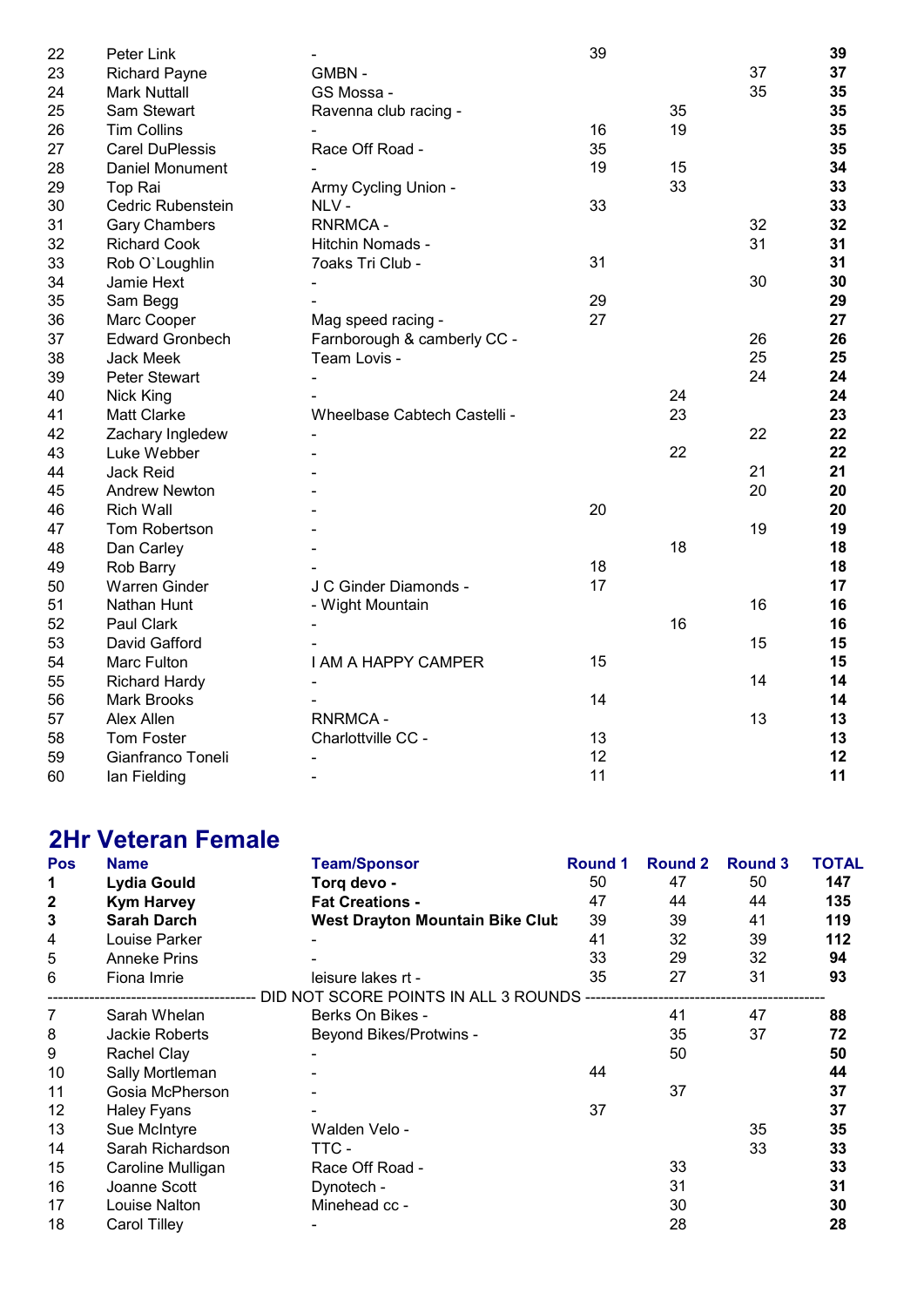# 2Hr Veteran Male

| <b>Pos</b> | <b>Name</b>             | <b>Team/Sponsor</b>                                                         | <b>Round 1</b> | <b>Round 2</b>   | <b>Round 3</b> | <b>TOTAL</b> |
|------------|-------------------------|-----------------------------------------------------------------------------|----------------|------------------|----------------|--------------|
| 1          | <b>Rich Freshwater</b>  | Mountain Mania race team -                                                  | 50             | 47               | 50             | 147          |
| 2          | <b>Paul White</b>       |                                                                             | 47             | 44               | 47             | 138          |
| 3          | <b>Mark Slocombe</b>    | <b>GS Mossa Race Team -</b>                                                 | 30             | 32               | 35             | 97           |
| 4          | Ben Green               | <b>Mountain Trax</b>                                                        | 41             | 23               | 29             | 93           |
| 5          | Chris Hunt              |                                                                             | 32             | 27               | 32             | 91           |
| 6          | <b>Chris Holmes</b>     |                                                                             | 27             | 26               | 37             | 90           |
| 7          | Leigh Banks             |                                                                             | 37             | 22               | 28             | 87           |
| 8          | <b>Stewart Crooks</b>   | Boompods Racing -                                                           | 26             | 19               | 30             | 75           |
| 9          | <b>Shane Banks</b>      |                                                                             | 35             | 20               | 15             | 70           |
|            | <b>Richard Kendall</b>  |                                                                             | 28             | 18               | 23             | 69           |
| 10         |                         | - Berks on Bikes                                                            |                |                  |                |              |
| 11         | lan Marston             |                                                                             | 25             | 16               | 19             | 60           |
| 12         | <b>Ste Marlow</b>       |                                                                             | 19             | 12               | 16             | 47           |
| 13         | Louis Baker             |                                                                             | 24             | 10               | 12             | 46           |
| 14         | James Northcote-Smith   | Woking CC -                                                                 | 20             | 8                | 14             | 42           |
| 15         | James Dance             |                                                                             | 22             | 5                | 13             | 40           |
|            |                         | ------------------------ DID NOT SCORE POINTS IN ALL 3 ROUNDS ------------- |                |                  |                |              |
| 16         | Rob Cross               | Dysons cycles -                                                             |                | 37               | 44             | 81           |
| 17         | Stefano Detomaso        |                                                                             | 44             | 30               |                | 74           |
| 18         | Marco Jardim            | Demo CCL -                                                                  |                | 31               | 33             | 64           |
| 19         | <b>Bernie Fyans</b>     |                                                                             | 33             | 25               |                | 58           |
| 20         | David Larkin            |                                                                             | 31             | 24               |                | 55           |
| 21         | Paul Hopkins            | Merida Factory Racing -                                                     |                | 50               |                | 50           |
| 22         | Paul Wellicome          | Four4th Lights -                                                            |                |                  | 41             | 41           |
| 23         | <b>Simon Ernest</b>     | Renvale RT powered by CLIF -                                                |                | 41               |                | 41           |
| 24         | <b>Ed Fraser</b>        | Southborough and District Wheelers -                                        |                |                  | 39             | 39           |
| 25         | James Styrin            |                                                                             |                | 39               |                | 39           |
| 26         | Jon Heasman             |                                                                             | 39             |                  |                | 39           |
| 27         | Jon Chandler            | <b>ROTOR Race Team -</b>                                                    |                | 14               | 22             | 36           |
| 28         | <b>Andrew Lewis</b>     | Redhill CC -                                                                |                | 35               |                | 35           |
| 29         | Paul Howard             | Mountain Trax / Gorrick -                                                   |                | 13               | 21             | 34           |
|            |                         |                                                                             |                | 33               |                | 33           |
| 30         | Aidan Bishop            | Cannondale -                                                                |                |                  |                |              |
| 31         | <b>Matthew Eley</b>     |                                                                             |                | $\boldsymbol{7}$ | 25             | 32           |
| 32         | <b>Antony Smith</b>     |                                                                             | 23             | $\boldsymbol{9}$ |                | 32           |
| 33         | Chris Clayton           | Dyson Cycles -                                                              |                |                  | 31             | 31           |
| 34         | Scott Wilkinson         | Mud Sweat & Gears -                                                         |                | 29               |                | 29           |
| 35         | Marcus Leyland          |                                                                             | 29             |                  |                | 29           |
| 36         | <b>Robert Batten</b>    | Berkshire Cycle Co -                                                        |                | 28               |                | 28           |
| 37         | <b>William Burgess</b>  | Dyson Cycles -                                                              |                |                  | 27             | 27           |
| 38         | Jonathan Packer         |                                                                             |                |                  | 26             | 26           |
| 39         | <b>Richard Stannard</b> |                                                                             |                |                  | 24             | 24           |
| 40         | <b>Kev Duffell</b>      |                                                                             |                | 21               |                | 21           |
| 41         | Tim Harman              |                                                                             | 21             |                  |                | 21           |
| 42         | <b>Gareth Marriott</b>  |                                                                             |                |                  | 20             | 20           |
| 43         | Patrick Ferguson        | Team Chunky Whippets / Mountain Trax -                                      |                |                  | 18             | 18           |
| 44         | Jason Downer            | Canterbury BC -                                                             | 18             |                  |                | 18           |
| 45         | Bryan Kidd              | <b>Generation Press CC -</b>                                                |                |                  | 17             | 17           |
| 46         | William Mcdonald        | Banjo Cycles/Raceware/Specialized -                                         |                | 17               |                | 17           |
| 47         | <b>Scott Redding</b>    |                                                                             | 17             |                  |                | 17           |
| 48         | Mark Busbridge          | West Drayton Mountain Bike Club -                                           | 9              |                  | $\overline{7}$ | 16           |
| 49         | Stephen Dadswell        |                                                                             | 16             |                  |                | 16           |
| 50         | Simon Butler            |                                                                             |                | 15               |                | 15           |
| 51         | Jason Wrixen            |                                                                             | 15             |                  |                | 15           |
| 52         | Ben Ray                 |                                                                             | 14             |                  |                | 14           |
|            |                         |                                                                             | 13             |                  |                |              |
| 53         | <b>Steve Brewster</b>   |                                                                             |                |                  |                | 13           |
| 54         | Peter Hope              |                                                                             | 12             |                  |                | 12           |
| 55         | Keith Wyer              | Awcyles -                                                                   |                |                  | 11             | 11           |
| 56         | Paul Marsden            |                                                                             |                | 11               |                | 11           |
| 57         | David Jevons            | Dreaming Tyres -                                                            | 11             |                  |                | 11           |
| 58         | <b>Tim Rogers</b>       | VC Godalming Haslemere -                                                    |                |                  | 10             | 10           |
| 59         | <b>Nick Collins</b>     |                                                                             |                | $\overline{2}$   | 8              | 10           |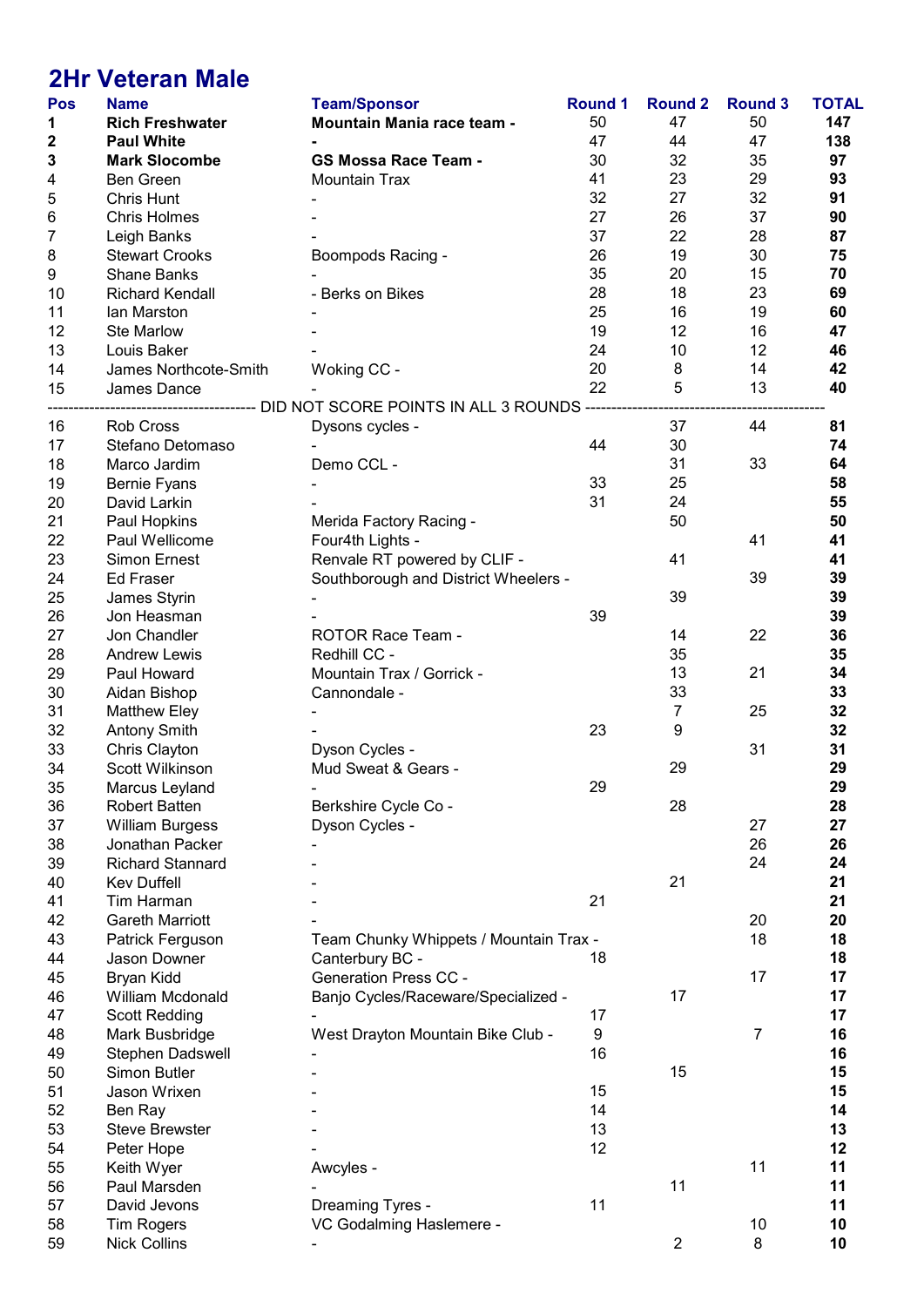| 60 | <b>Brett Goddard</b>        |                                  | 10 |   |   | 10 |
|----|-----------------------------|----------------------------------|----|---|---|----|
| 61 | <b>Justin Carrick</b>       | The Kiln Brewery CC -            |    |   | 9 | 9  |
| 62 | Stephen Rofe                |                                  | 8  |   |   | 8  |
| 63 | <b>Chris Barstow</b>        | I Am A Happy Camper! -           |    |   |   |    |
| 64 | Dean Llewhellyn             | Spokes and Spanners -            |    |   | 6 |    |
| 65 | <b>Ben Spurrier</b>         | ViCiOUS VELO -                   |    | 6 |   | 6  |
| 66 | Paul Mortimer               | Berks On Bikes -                 | 6  |   |   | 6  |
| 67 | Damian Reid                 |                                  |    |   | 5 | 5  |
| 68 | <b>Christopher Saunders</b> |                                  | 5  |   |   | 5  |
| 69 | <b>Keiron Ross</b>          | Pedal On -                       |    |   | 4 |    |
| 70 | Jamie Newall                | Four fourth -                    |    |   |   |    |
| 71 | <b>Mick Prowting</b>        |                                  | 3  |   |   |    |
| 72 | Mark James                  |                                  | 4  |   |   |    |
| 73 | Samy Thippadu               |                                  |    |   | 3 |    |
| 74 | <b>Andy Vickers</b>         | spirit bikes -                   |    | 3 |   | 3  |
| 75 | Dan Bennett                 | ProgressiveCycleCoaching.co.uk - |    |   | 2 |    |
| 76 | <b>Timothy Byrne</b>        |                                  | 2  |   |   |    |
| 77 | Lee Hopkinson               | <b>Rutland Cycles -</b>          |    |   |   |    |
| 78 | Darren Edwards              |                                  |    |   |   |    |

### 3Hr Male and Female Fat Bike

| <b>Pos</b>     | <b>Name</b>            | <b>Team/Sponsor</b>                     | Round 1 | <b>Round 2</b> | <b>Round 3</b> | <b>TOTAL</b> |
|----------------|------------------------|-----------------------------------------|---------|----------------|----------------|--------------|
| $\mathbf 1$    | <b>Tony Revell</b>     | <b>Bournemouth cycleworks RT -</b>      | 44      | 50             | 50             | 144          |
| $\overline{2}$ | <b>Chris Hillier</b>   | <b>Banjocycles -</b>                    | 47      | 41             | 44             | 132          |
|                |                        | DID NOT SCORE POINTS IN ALL 3 ROUNDS -- |         |                |                |              |
| 3              | <b>Rick Evans</b>      | <b>TEAM FATCREATIONS -</b>              | 50      | 47             |                | 97           |
| 4              | <b>Richard Tarling</b> | Fishface cycles -                       |         | 44             | 47             | 91           |
| 5              | <b>Tony Salmon</b>     | TZR -                                   |         |                | 41             | 41           |
| 6              | <b>Richard Allen</b>   | $\blacksquare$                          | 41      |                |                | 41           |
| 7              | <b>Tony Clack</b>      |                                         |         |                | 39             | 39           |
| 8              | <b>Richard Hurst</b>   |                                         | 39      |                |                | 39           |
| 9              | Tom Robertson          | $\overline{\phantom{0}}$                | 37      |                |                | 37           |

#### 3Hr Grand Veteran Male

| Pos         | <b>Name</b>          | <b>Team/Sponsor</b>                                               | <b>Round 1</b> | <b>Round 2</b> | <b>Round 3</b> | <b>TOTAL</b> |
|-------------|----------------------|-------------------------------------------------------------------|----------------|----------------|----------------|--------------|
| 1           | <b>Roland Tilley</b> | <b>Bournemouth Cycleworks/Vitec/T</b>                             | 47             | 50             | 50             | 147          |
| $\mathbf 2$ | David Ivory          | <b>Reading CC -</b>                                               | 44             | 39             | 47             | 130          |
| 3           | <b>Colin Dixon</b>   |                                                                   | 39             | 37             | 44             | 120          |
| 4           | Ian Cartwright       | LiteOption/Torq - Torq                                            | 31             | 29             | 39             | 99           |
| 5           | Andrew Graham        |                                                                   | 29             | 26             | 35             | 90           |
| 6           | <b>Cliff Rowe</b>    | BJW-                                                              | 28             | 25             | 28             | 81           |
| 7           | Martin Langston      | Odiham cycling club -                                             | 25             | 21             | 30             | 76           |
| 8           | Mark Hardwicke       | bournemouth arrow cc -                                            | 26             | 17             | 31             | 74           |
| 9           | David Wilcock        |                                                                   | 30             | 31             | 13             | 74           |
| 10          | Stephen Homewood     | Newbury RC -                                                      | 20             | 15             | 21             | 56           |
| 11          | <b>Neil Bass</b>     |                                                                   | 18             | 11             | 24             | 53           |
| 12          | John Constable       |                                                                   | 14             | 14             | 20             | 48           |
| 13          | Kevin Underwood      |                                                                   | 17             | 10             | 16             | 43           |
| 14          | Kim Marks            | - Leisure Lakes RT                                                | 9              | 13             | 18             | 40           |
| 15          | Mike Easey           |                                                                   | 3              | 12             | 19             | 34           |
| 16          | Adrian Bryant        |                                                                   | 10             | $\overline{7}$ | 4              | 21           |
|             |                      | ---------------------------- DID NOT SCORE POINTS IN ALL 3 ROUNDS |                |                |                |              |
| 17          | Nigel Brown          |                                                                   | 50             | 47             |                | 97           |
| 18          | Andre Pucci          |                                                                   | 41             | 41             |                | 82           |
| 19          | Matt Craner          | Mountain Mania Race Team -                                        | 37             | 44             |                | 81           |
| 20          | Issy Zimmerman       | VRM.com Verulam really Moving -                                   | 35             |                | 41             | 76           |
| 21          | Harry Underhill      |                                                                   | 33             | 35             |                | 68           |
| 22          | Paul Kelly           | GS Henley -                                                       |                | 28             | 37             | 65           |
| 23          | Robert Jackson       |                                                                   | 32             | 33             |                | 65           |
| 24          | Mike Richman         |                                                                   |                | 32             | 32             | 64           |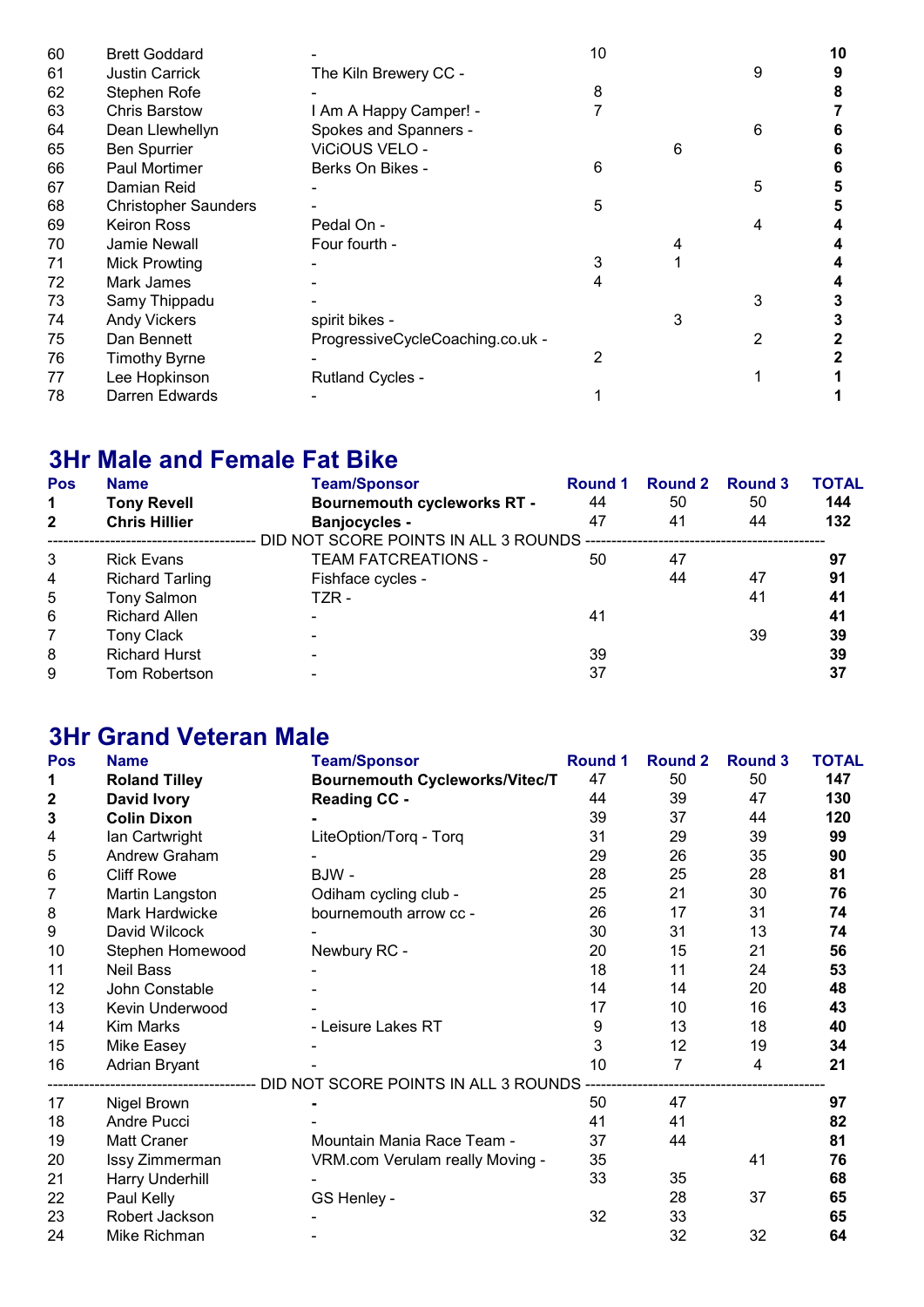| 25 | Ian Petherbridge      | R C Ravenna/Strada Wheels -        | 27                      | 30             |                 | 57                      |
|----|-----------------------|------------------------------------|-------------------------|----------------|-----------------|-------------------------|
| 26 | Andy Firman           | Cycle-Tec -                        |                         | 22             | 33              | 55                      |
| 27 | James Pilgrim-Morris  | GS Henley/Athlete Service -        | 24                      | 27             |                 | 51                      |
| 28 | <b>Antony Gray</b>    | Team Milo -                        | 23                      |                | 27              | 50                      |
| 29 | Stefano Fratesi       |                                    |                         | 23             | 26              | 49                      |
| 30 | Ben Chapman           |                                    | 15                      |                | 17              | 32                      |
| 31 | John Clark            |                                    | 11                      | 20             |                 | 31                      |
| 32 | Neil Cooper           | Hackney GT -                       |                         |                | 29              | 29                      |
| 33 | Del Coppola           | Four4th -                          | $\overline{\mathbf{4}}$ |                | 22              | 26                      |
| 34 | James Peacey          |                                    |                         |                | 25              | 25                      |
| 35 | Jason Abbott          |                                    |                         | 24             |                 | 24                      |
| 36 | <b>Russell Miller</b> |                                    |                         |                | 23              | 23                      |
| 37 | <b>Stuart Telfer</b>  |                                    | $\bf 8$                 |                | 15              | 23                      |
| 38 | Marcelo Moreira       |                                    | 22                      |                |                 | 22                      |
| 39 | <b>Richard Irvine</b> | Bournemouth Cycleworks. Vitec Fire | 21                      |                |                 | 21                      |
| 40 | Simon Usher           |                                    | 12                      | 8              |                 | 20                      |
| 41 | Chris Denman          | - Beyond/WDMBC/RRP/Specialized     |                         | 19             |                 | 19                      |
| 42 | Clive Ely             | Gorrick / Mountain Trax -          | 19                      |                |                 | 19                      |
| 43 | Peter Worsfold        |                                    |                         | 18             |                 | 18                      |
| 44 | Allan Weiner          | London Phoenix -                   |                         | 6              | 11              | 17                      |
| 45 | John Ginzler-Ring     |                                    |                         | 16             |                 | 16                      |
| 46 | <b>Tony Clack</b>     |                                    | 16                      |                |                 | 16                      |
| 47 | Paul Baker            |                                    | 5                       |                | 10              | 15                      |
| 48 | Scot Weaver           |                                    |                         |                | 14              | 14                      |
| 49 | <b>Robert Embery</b>  | Rob Embery -                       |                         | $\overline{2}$ | 12              | 14                      |
| 50 | Mark Johnson          |                                    | 13                      |                |                 | 13                      |
| 51 | <b>Chris Evett</b>    | - Team Turkey                      |                         |                | 9               | $\boldsymbol{9}$        |
| 52 | <b>Graham Pentney</b> | Race off-road/Greenwich Tritons -  |                         | 9              |                 | 9                       |
| 53 | Ahmet Ouzon           |                                    |                         |                | 8               | $\pmb{8}$               |
| 54 | Nick McNamara         |                                    |                         |                | $\overline{7}$  | $\overline{7}$          |
| 55 | <b>Tony Harris</b>    |                                    | 7                       |                |                 | $\overline{7}$          |
| 56 | Andy O'Brien          |                                    |                         |                | $6\phantom{1}6$ | $\bf 6$                 |
| 57 | Chris Hill            |                                    | 6                       |                |                 | $\bf 6$                 |
| 58 | <b>Bill Feeney</b>    | Lovis MTB -                        |                         |                | 5               | 5                       |
| 59 | <b>Justin Sollis</b>  |                                    |                         | 5              |                 | 5                       |
| 60 | Phil Hodges           |                                    |                         | 4              |                 | $\overline{\mathbf{4}}$ |
| 61 | Martin Chuter         |                                    |                         | $\mathbf{3}$   |                 | $\overline{\mathbf{3}}$ |
| 62 | Nigel Lee             |                                    | $\overline{2}$          |                |                 | $\overline{\mathbf{2}}$ |
| 63 | Doug Harris           |                                    |                         | 1              |                 | 1                       |
| 64 | Paul Dyer             |                                    | 1                       |                |                 | 1                       |
|    |                       |                                    |                         |                |                 |                         |

### 4Hr Female

| <b>Pos</b>   | <b>Name</b>            | <b>Team/Sponsor</b>                  | <b>Round 1</b> | <b>Round 2</b> | <b>Round 3</b> | <b>TOTAL</b> |
|--------------|------------------------|--------------------------------------|----------------|----------------|----------------|--------------|
| 1            | Julia Hamlyn           | <b>Bournemouth Cycleworks -</b>      | 50             | 50             | 47             | 147          |
| $\mathbf{2}$ | <b>Hayley Down</b>     | <b>Brixton CC -</b>                  | 44             | 41             | 39             | 124          |
| 3            | <b>Hannah Griffith</b> |                                      | 41             | 35             | 35             | 111          |
|              |                        | DID NOT SCORE POINTS IN ALL 3 ROUNDS |                |                |                |              |
| 4            | <b>Ruth Miller</b>     |                                      | 39             | 47             |                | 86           |
| 5            | Anna Mcleod            |                                      |                |                | 50             | 50           |
| 6            | Rachael Walker         |                                      | 47             |                |                | 47           |
| 7            | <b>Karen Price</b>     | Team JMC -                           |                |                | 44             | 44           |
| 8            | Louise Fox             | TriUK -                              |                | 44             |                | 44           |
| 9            | <b>Emily Bagnall</b>   |                                      |                |                | 41             | 41           |
| 10           | Dani Humphrey          |                                      |                | 39             |                | 39           |
| 11           | <b>Clare Ross</b>      |                                      |                |                | 37             | 37           |
| 12           | Sarah Hewitt           |                                      |                | 37             |                | 37           |
| 13           | Lydia Brookes          | Les Filles -                         | 37             |                |                | 37           |
| 14           | Lucy Hurn              | Windrush -                           | 35             |                |                | 35           |
| 15           | Nienke Hensbroek       |                                      |                | 33             |                | 33           |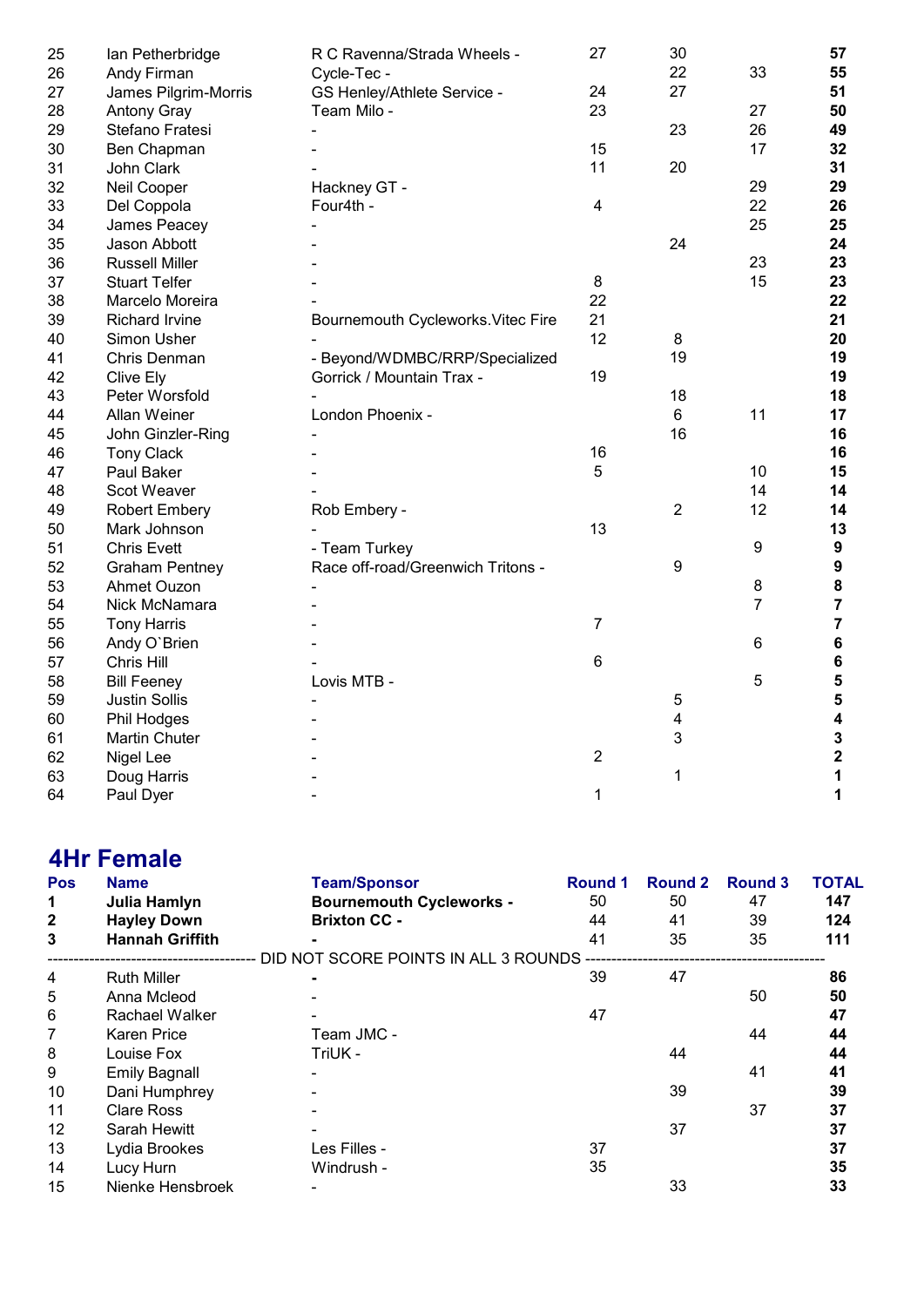|                | <b>4Hr Male</b>             |                                                                                  |                |                |                |              |
|----------------|-----------------------------|----------------------------------------------------------------------------------|----------------|----------------|----------------|--------------|
| <b>Pos</b>     | <b>Name</b>                 | <b>Team/Sponsor</b>                                                              | <b>Round 1</b> | <b>Round 2</b> | <b>Round 3</b> | <b>TOTAL</b> |
| 1              | <b>Graham Jones</b>         | <b>Fruit 4 London</b>                                                            | 47             | 50             | 50             | 147          |
| 2              | <b>Chris Noble</b>          | <b>Boompods -</b>                                                                | 41             | 44             | 41             | 126          |
| 3              | <b>Joe Harris</b>           | Velo Schils Interbike -                                                          | 25             | 47             | 47             | 119          |
| 4              | Liam Keynes                 | GS Mossa RT -                                                                    | 35             | 23             | 37             | 95           |
| 5              | Matthew Jones               | Taylored Cycles, Exposure Lights, USE -                                          |                | 39             | 39             | 78           |
| 6              | Simon Brummitt              |                                                                                  | 26             | 18             | 25             | 69           |
|                |                             | ---------------------------- DID NOT SCORE POINTS IN ALL 3 ROUNDS -------------- |                |                |                |              |
| $\overline{7}$ | David Bone                  |                                                                                  | 50             | 29             |                | 79           |
| 8              | <b>Emyr Griffiths</b>       |                                                                                  | 32             | 35             |                | 67           |
| 9              | David Janes                 |                                                                                  |                | 22             | 44             | 66           |
| 10             | Joe Clark                   |                                                                                  | 31             | 33             |                | 64           |
| 11             | <b>Robert Mcallister</b>    |                                                                                  |                | 28             | 33             | 61           |
| 12             | <b>Andrew Horn</b>          | ACU/Strada handbuilt wheels -                                                    |                | 26             | 30             | 56           |
| 13             | Laurence Manning            |                                                                                  |                | 27             | 29             | 56           |
| 14             | William Simpson             | Mule Bar -                                                                       | 28             |                | 23             | 51           |
| 15             | <b>Gary Chambers</b>        | RNRMCA (Royal Navy Royal Marine                                                  | 29             | 21             |                | 50           |
| 16             | Jon Pybus                   |                                                                                  | 44             |                |                | 44           |
| 17             | Josh Ibbett                 |                                                                                  |                | 41             |                | 41           |
| 18             | Scott McCarron              | Mountain Trax -                                                                  | 39             |                |                | 39           |
| 19             | Graham Webb                 |                                                                                  |                | 37             |                | 37           |
| 20             | James Hayden                | Canyon/RWGPS -                                                                   | 37             |                |                | 37           |
| 21             | Dafydd Hollis               |                                                                                  |                |                | 35             | 35           |
| 22             | Callum Hughes               | Jam RT/ BPC Coaching -                                                           | 33             |                |                | 33           |
| 23             | <b>Nick Clarke</b>          | Arctic Aircon RT & Lovelo CycleWorks -                                           |                |                | 32             | 32           |
| 24             | <b>Ben Watts</b>            | Army Cycling Union -                                                             |                | 32             |                | 32           |
| 25             | Lars Henning                | Lovibonds -                                                                      |                |                | 31             | 31           |
| 26             | Ben Marsh                   |                                                                                  |                | 31             |                | 31           |
| 27             | Chris Johnson               |                                                                                  |                | 30             |                | 30           |
| 28             | Jack Noy                    | Canyon UK -                                                                      | 30             |                |                | 30           |
| 29             | Dan Clark                   | Hunt Bike Wheels -                                                               |                |                | 28             | 28           |
| 30             | Dean Hendry                 | GS MOSSA -                                                                       |                |                | 27             | 27           |
| 31             | <b>Darrell Harris</b>       |                                                                                  | 27             |                |                | 27           |
| 32             | <b>Ben Stowe</b>            | Arctic Aircon RT -                                                               |                |                | 26             | 26           |
| 33             | <b>Philip Smeeth</b>        | Racing Club Ravenna -                                                            |                | 25             |                | 25           |
| 34             | Jonathan Shergold           | Scimitar Endurance -                                                             |                |                | 24             | 24           |
| 35             | <b>Tom Wilkins</b>          |                                                                                  |                | 24             |                | 24           |
| 36             | Cesare Pacella              |                                                                                  | 24             |                |                | 24           |
| 37             | Steven Johnson              | 2 PWRR -                                                                         | 23             |                |                | 23           |
| 38             | Kieran Paul                 |                                                                                  |                |                | 22             | 22           |
| 39             | <b>Christopher Rothwell</b> | <b>BW Cycles -</b>                                                               | 22             |                |                | 22           |
| 40             | <b>Brad Adams</b>           | Maillot Noir -                                                                   |                |                | 21             | 21           |
| 41             | <b>Richard Curle</b>        |                                                                                  | 21             |                |                | 21           |
| 42             | Rob O'Loughlin              | 7oaks Tri Club -                                                                 |                | 20             |                | 20           |
| 43             | Morgan Jones                | Banjo Cycles/Raceware/Specialized                                                | 20             |                |                | 20           |
| 44             | Peter Stewart               |                                                                                  |                | 19             |                | 19           |

## 4Hr Male and Female Single Speed

| <b>Name</b>           | <b>Team/Sponsor</b>                   | <b>Round 1</b> | <b>Round 2</b>                       | <b>Round 3</b> | <b>TOTAL</b> |
|-----------------------|---------------------------------------|----------------|--------------------------------------|----------------|--------------|
| <b>Ed Gurney</b>      |                                       | 44             | 41                                   | 44             | 129          |
| <b>Neil Dingle</b>    | <b>Aspiring Performance Endurance</b> | 35             | 44                                   | 47             | 126          |
| <b>Nigel Grantham</b> | Pedalon.co.uk -                       | 39             | 39                                   | 41             | 119          |
| Rob Lee               | Rockets Riders Club / RLP Coachin     | 33             | 35                                   | 37             | 105          |
|                       |                                       |                |                                      |                |              |
| Grzegorz Krzywon      |                                       | 47             |                                      | 50             | 97           |
| Julian Grundy         |                                       | 50             | 47                                   |                | 97           |
| Lee Gollop            | Eventrexuk.com -                      | 41             | 33                                   |                | 74           |
| <b>Scott Swalling</b> |                                       | 31             | 31                                   |                | 62           |
| <b>Ed Fraser</b>      | SDW -                                 |                | 50                                   |                | 50           |
| Rob Smith             | Navy Cycling -                        |                |                                      | 39             | 39           |
|                       |                                       |                | DID NOT SCORE POINTS IN ALL 3 ROUNDS |                |              |